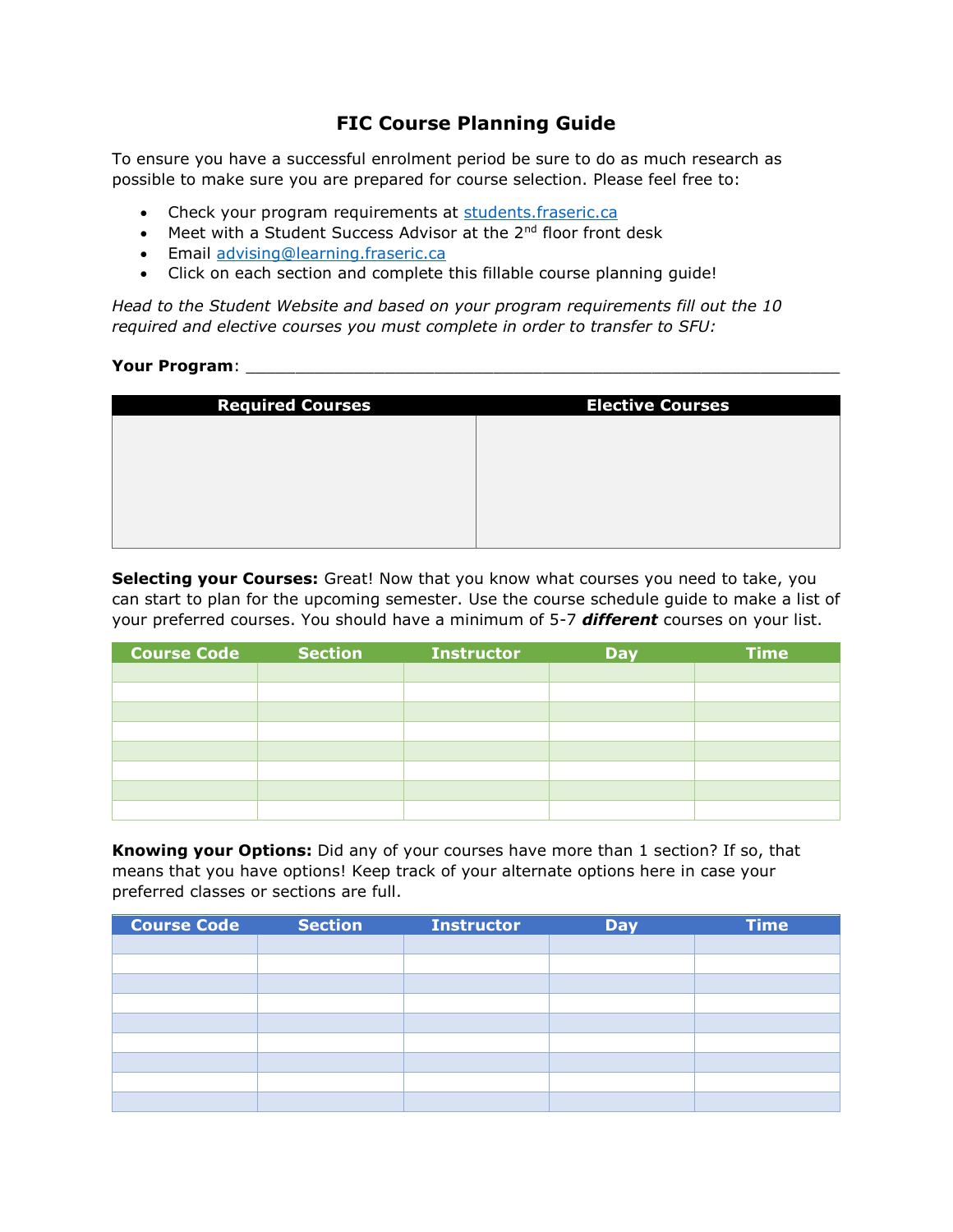## **My Weekly Planner**

You can create an endless number of combinations of schedules with all of the classes you have selected in the previous section. Feel free to use the table below, so you can start to see what your semester might look like. Make sure to make at least 4 different plans using different courses, so that you are able to make adjustments during enrolment based on the classes that are available.

| Plan 1            | Monday | <b>Tuesday</b> | Wednesday | <b>Thursday</b> | <b>Friday</b> | <b>Saturday</b> |
|-------------------|--------|----------------|-----------|-----------------|---------------|-----------------|
| 8:30am-9:30am     |        |                |           |                 |               |                 |
| $9:30$ am-10:30am |        |                |           |                 |               |                 |
| 10:30am-11:30am   |        |                |           |                 |               |                 |
| 11:30am-12:30pm   |        |                |           |                 |               |                 |
| 12:30pm-1:30pm    |        |                |           |                 |               |                 |
| 1:30pm-2:30pm     |        |                |           |                 |               |                 |
| 2:30pm-3:30pm     |        |                |           |                 |               |                 |
| 3:30pm-4:30pm     |        |                |           |                 |               |                 |
| 4:30pm-5:30pm     |        |                |           |                 |               |                 |
| 5:45pm-6:45pm     |        |                |           |                 |               |                 |
| 6:45pm-7:45pm     |        |                |           |                 |               |                 |
| 7:45pm-8:45pm     |        |                |           |                 |               |                 |
| 8:45pm-9:45pm     |        |                |           |                 |               |                 |

| Plan <sub>2</sub> | Monday | <b>Tuesday</b> | Wednesday | <b>Thursday</b> | <b>Friday</b> | Saturday |
|-------------------|--------|----------------|-----------|-----------------|---------------|----------|
| 8:30am-9:30am     |        |                |           |                 |               |          |
| 9:30am-10:30am    |        |                |           |                 |               |          |
| 10:30am-11:30am   |        |                |           |                 |               |          |
| 11:30am-12:30pm   |        |                |           |                 |               |          |
| 12:30pm-1:30pm    |        |                |           |                 |               |          |
| 1:30pm-2:30pm     |        |                |           |                 |               |          |
| 2:30pm-3:30pm     |        |                |           |                 |               |          |
| 3:30pm-4:30pm     |        |                |           |                 |               |          |
| 4:30pm-5:30pm     |        |                |           |                 |               |          |
| 5:45pm-6:45pm     |        |                |           |                 |               |          |
| 6:45pm-7:45pm     |        |                |           |                 |               |          |
| 7:45pm-8:45pm     |        |                |           |                 |               |          |
| 8:45pm-9:45pm     |        |                |           |                 |               |          |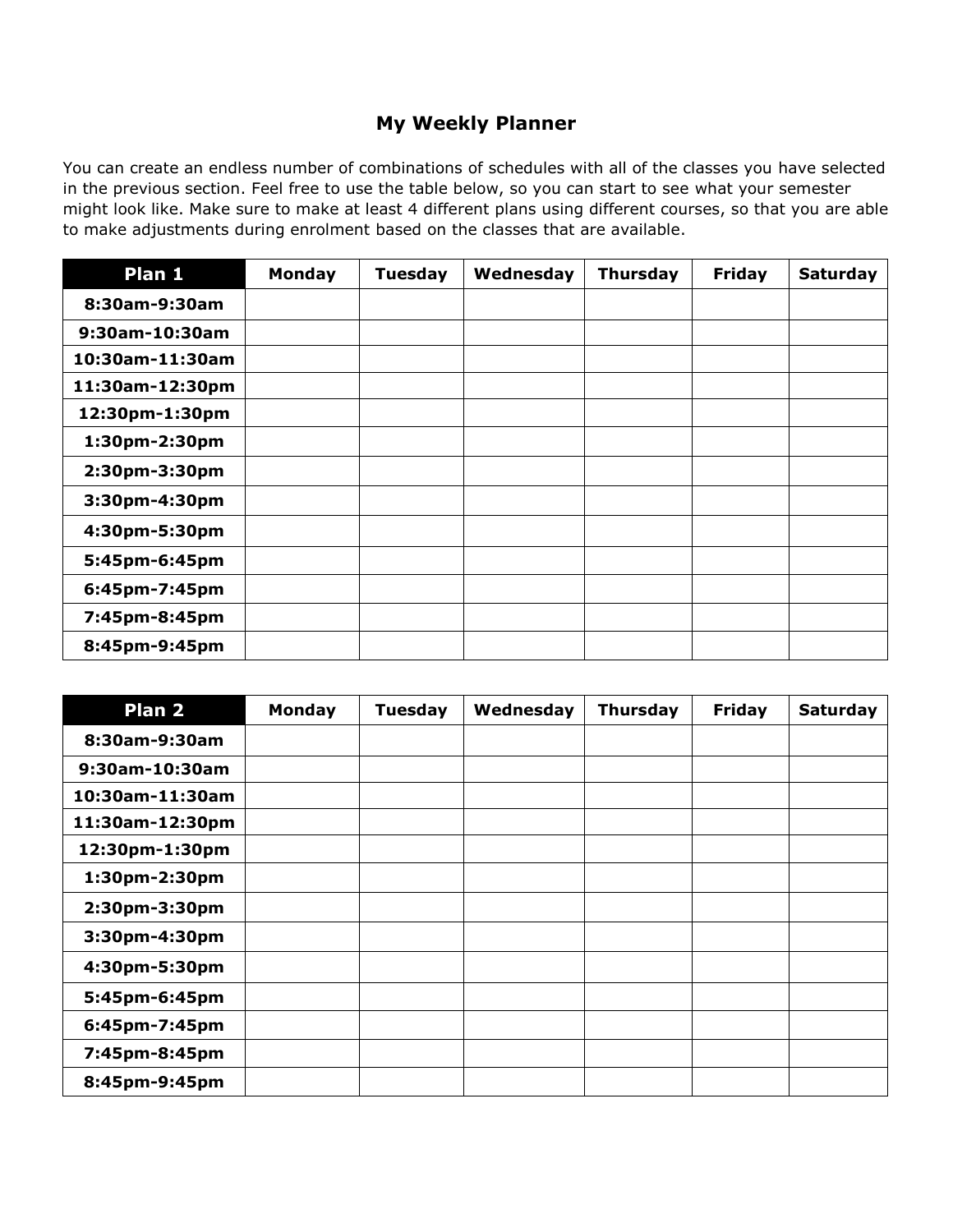If you need enrolment support you can email enrolment.fraseric.ca after your enrolment time has begun. You can check your timeslot on the student portal under the "Enrolment" tab – this is the time and date that you will be able to select courses.

*Please note: the enrolment team can only support with requests for courses that students require to transfer. Students are responsible for enrolling themselves in courses with their preferred instructors and times.*

| Plan <sub>3</sub> | Monday | <b>Tuesday</b> | Wednesday | <b>Thursday</b> | <b>Friday</b> | <b>Saturday</b> |
|-------------------|--------|----------------|-----------|-----------------|---------------|-----------------|
| 8:30am-9:30am     |        |                |           |                 |               |                 |
| 9:30am-10:30am    |        |                |           |                 |               |                 |
| 10:30am-11:30am   |        |                |           |                 |               |                 |
| 11:30am-12:30pm   |        |                |           |                 |               |                 |
| 12:30pm-1:30pm    |        |                |           |                 |               |                 |
| 1:30pm-2:30pm     |        |                |           |                 |               |                 |
| 2:30pm-3:30pm     |        |                |           |                 |               |                 |
| 3:30pm-4:30pm     |        |                |           |                 |               |                 |
| 4:30pm-5:30pm     |        |                |           |                 |               |                 |
| 5:45pm-6:45pm     |        |                |           |                 |               |                 |
| 6:45pm-7:45pm     |        |                |           |                 |               |                 |
| 7:45pm-8:45pm     |        |                |           |                 |               |                 |
| 8:45pm-9:45pm     |        |                |           |                 |               |                 |

| Plan 4          | Monday | <b>Tuesday</b> | Wednesday | <b>Thursday</b> | <b>Friday</b> | <b>Saturday</b> |
|-----------------|--------|----------------|-----------|-----------------|---------------|-----------------|
| 8:30am-9:30am   |        |                |           |                 |               |                 |
| 9:30am-10:30am  |        |                |           |                 |               |                 |
| 10:30am-11:30am |        |                |           |                 |               |                 |
| 11:30am-12:30pm |        |                |           |                 |               |                 |
| 12:30pm-1:30pm  |        |                |           |                 |               |                 |
| 1:30pm-2:30pm   |        |                |           |                 |               |                 |
| 2:30pm-3:30pm   |        |                |           |                 |               |                 |
| 3:30pm-4:30pm   |        |                |           |                 |               |                 |
| 4:30pm-5:30pm   |        |                |           |                 |               |                 |
| 5:45pm-6:45pm   |        |                |           |                 |               |                 |
| 6:45pm-7:45pm   |        |                |           |                 |               |                 |
| 7:45pm-8:45pm   |        |                |           |                 |               |                 |
| 8:45pm-9:45pm   |        |                |           |                 |               |                 |